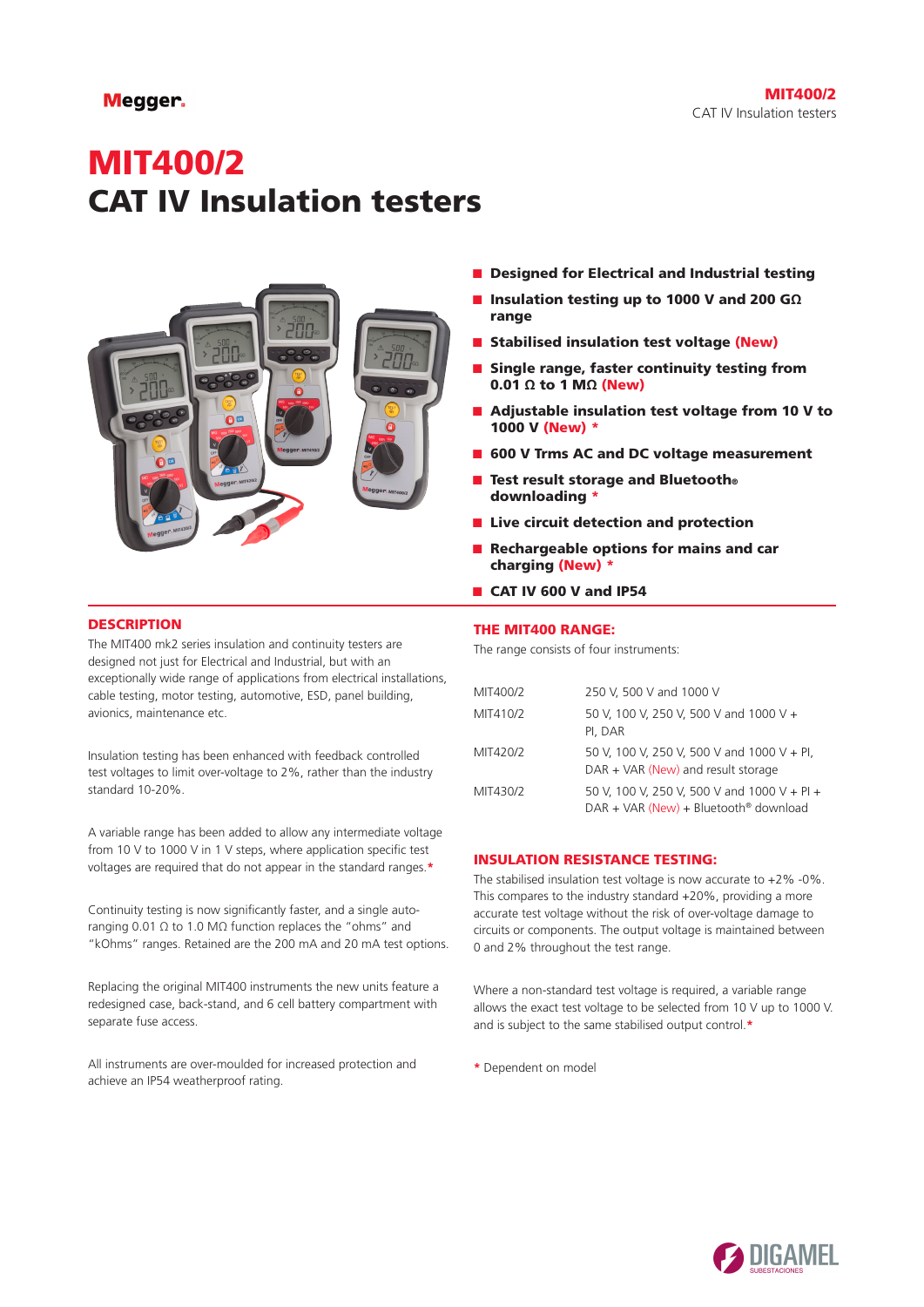# FEATURES INCLUDE:

- **Test voltages (New) \***
	- 50 V, 100 V, 250 V, 500 V and 1000 V.

# ■ **Variable test voltage (New) \***

- Adjustable test voltage from 10 V to 1000 V.

#### ■ 2% test voltage accuracy

- The output test voltage is maintained within the tolerance or  $-0\% +2\%$ 

# ■ **PASS/FAIL indication (New)** \*

- PASS or FAIL displayed depending on threshold voltage
- **Stabilised test voltage**
	- The voltage is feedback controlled to ensure it remains within specification throughout the full test range

### ■ **Test voltage display (New)**

- The actual test voltage is displayed on the smaller digital readout, with the measurement on the larger digital display.

# ■ **Measurement range displayed (New) \***

- The test range is displayed during selection

# ■ **Analogue** arc

- The display also features an analogue arc to replicate the response of a moving coil display.

# ■ **PI and DAR \***

- Polarization Index (PI) and Dielectric Absorption Ratio (DAR) functions
- Polarization Index (PI): 10 min / 1 min ratio
- Dielectric Absorption Ratio (DAR ): 60 sec / 15 sec ratio
- 60 sec / 30 sec ratio

# ■ **Timed testing \***

- Automatically test to a time limit
- **High test range**
	- Insulation testing up to 200 GΩ at 1000 V.

#### ■ **Silicon leads**

- High quality flexible silicon test leads are comfortable to use and prevent measurement errors on GΩ ranges above 5 GΩ.

#### ■ **Test inhibit**

- prevents testing if voltages in excess of 25 V, 30 V, 50 V, 75 V 100 V (set by the user) are detected when making insulation tests. (Default is 50 V.)

#### ■ **Insulation buzzer**

- The buzzer can be set to buzz if the insulation resistance is above a user adjustable limit, set in the Setup menu.

#### ■ **Test Lock**

- Holds insulation test on continuously.
- **\*** Dependent on model

Test ranges extend from 2 GΩ to 200 GΩ depending on test voltage as below:**\***

- 50 Volts. 10 GO
- 100 Volts. 20 GΩ
- 250 Volts. 50 GO
- 500 Volts. 100 GΩ
- 1000 Volts 200 GΩ
- Variable 10 V to 1000 V dependent on test voltage

# CONTINUITY (RESISTANCE) TESTING:

- **Single resistance range (New)** 
	- One range fully automatic from 0.01 Ω to 1.0 MΩ.
- **Bi-directional testing (New) \***
	- Option for automatic bi-directional testing without reconnecting leads.
- 200 mA or 20 mA **\***

- Either 200 mA or 20 mA continuity test currents are available. 20 mA test current will considerably increase battery life.

### ■ Lead null

- Lead resistance compensation (NULL) operates up to 10 Ω of resistance.

- **Buzzer**
	- ON/OFF selected by simple push button.

### ■ **Buzzer limit**

- Continuity buzzer limit alarm provides adjustment of the maximum resistance the continuity buzzer sounds. This is adjustable from 1  $\Omega$  to 200  $\Omega$  in 12 steps.

# VOLTAGE MEASUREMENT:

True RMS voltage measurement to 600 V ac or dc with resolution from 0.1 mV.

- Digital voltage measurement up to 600 V ac/dc
- Analogue arc measurement to 600 V ac/dc
- Automatic display of frequency during voltage measurement.

# DISPLAY:

The display offers a combination of Analogue arc and a dual digital readout:

Analogue arc:

- Full display width analogue arc.
- Analogue arc display shows essential charge and discharge characteristics not visible on a digital display.
- Single pointer "needle" response is similar to a moving coil meter.
- Setup functions allow control of Buzzer limit alarms, Continuity test currents **(New)**

# DUAL DIGITAL DISPLAY

- Large main digital readout for good visibility of all main measurement results
- Second digital display for additional data such as:
- Insulation test voltage.
- Insulation leakage current.
- Supply frequency (when measuring volts).
- Test mode eq.  $PI$ , DAR or  $t$  (  $t$  = Timer mode).

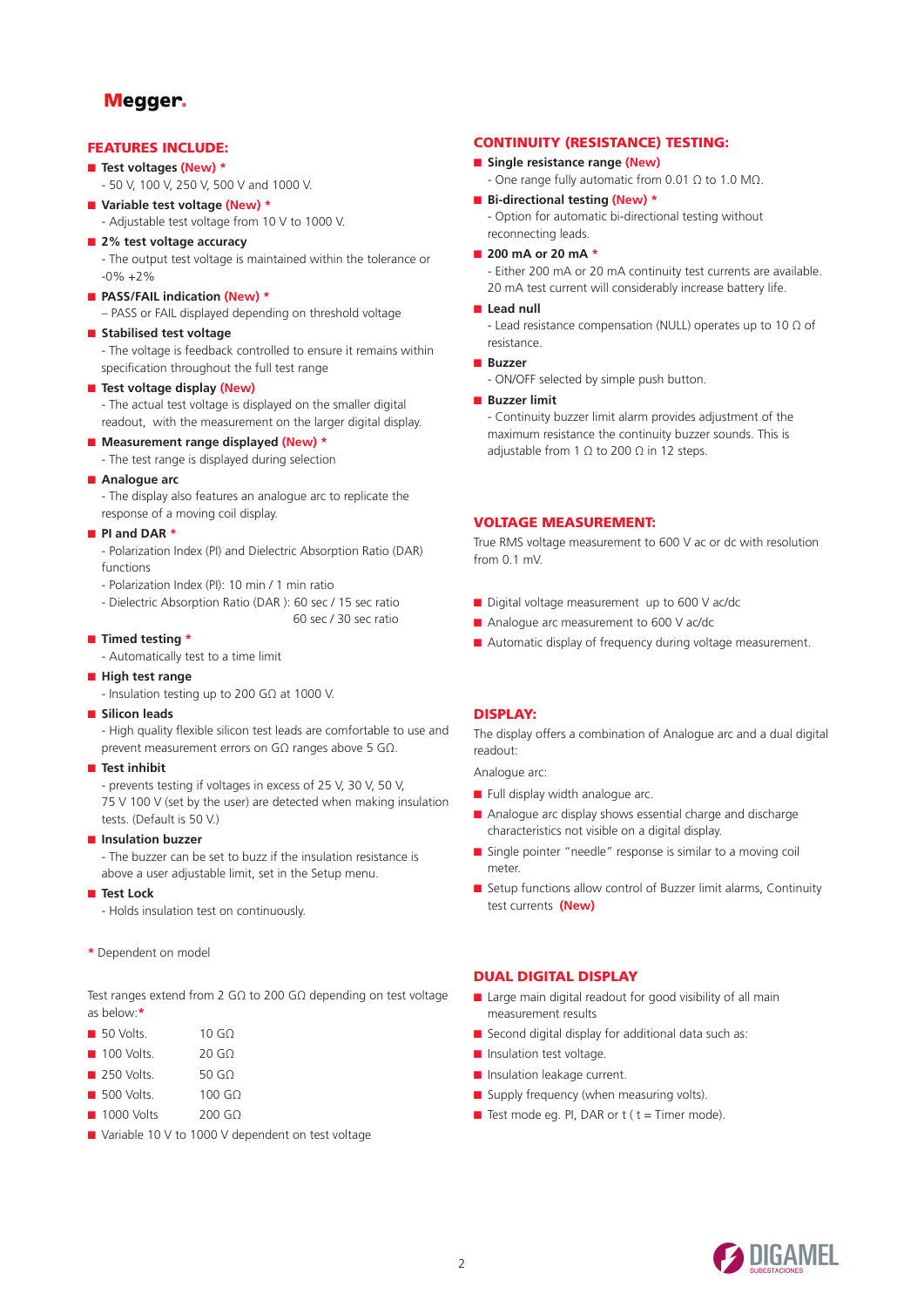# OTHER FUNCTIONS AND FEATURES

**Weatherproof** - Every tester is sealed to IP54, providing a weatherproof case to reduce the chances of water ingress, including the battery and fuse compartment.

**Tough housing** - Rubber over moulding combines the tough shock absorbing outer protection with excellent grip, on a strong modified ABS housing, providing an almost indestructible case.

**Batteries** - Battery requirements are 6 AA batteries of either standard Alkaline or Nickel Metal Hydride (NiMH) rechargeable type, providing a minimum of 3000 insulation tests at 1000 V.

# VARIABLE INSULATION VOLTAGE TESTER \*

The variable mode provides a solution for unique insulation voltage measurement applications. The range option allows any insulation test voltage to be set between 10 V and 1000 V in 1 V steps.

**\*** Dependent on model

# TYPICAL APPLICATIONS INCLUDE:

- Commercial Avionics
- Military Land, Marine and Air communications
- Manufacturing/production line goods
- Electrostatic measurement
- Component testing
- Battery powered traction and lifting equipment

# STORAGE AND DOWNLOADING RESULTS \*

Smooth Bluetooth® and pairing procedures make the MIT430/2 easy to pair and download data. The test results are downloaded to a CSV file which can then be opened as an Excel® spreadsheet.

# **SAFETY**

Designed to be exceptionally safe to use, fast detecting circuitry prevents damage to the instruments if accidentally connected to live circuits or across phases. Specifically, all instruments:

Meet the international requirements of IEC61010 and EN61557. Live circuit detection inhibits insulation testing on circuits above 25 V, 30 V, 50 V, 75 V or 100 V (default 50 V).

Live circuit detection and test inhibit on continuity measurements.

Default display of live circuit voltage on all ranges.

Detection and inhibit functions even if the protection fuse has failed.

Suitable for use on CAT IV applications and supply voltages to 600 V.

# FEATURES AND BENEFITS

- Designed for Electrical and Industrial testing
- Insulation testing up to 1000 V and 200 GΩ range
- Stabilised insulation test voltage (New)
- Single range, faster continuity testing from 0.01 Ω to 1 MΩ **(New)**
- Adjustable insulation test voltage from 10 V to 1000 V **(New)** \*
- 600 V Trms AC and DC voltage measurement
- New case design with optional magnetic hanging strap (New)
- Test result storage and Bluetooth® downloading **\***
- Live circuit detection and protection
- Rechargeable options for mains and car charging **(New) \***
- CAT IV 600 V and IP54

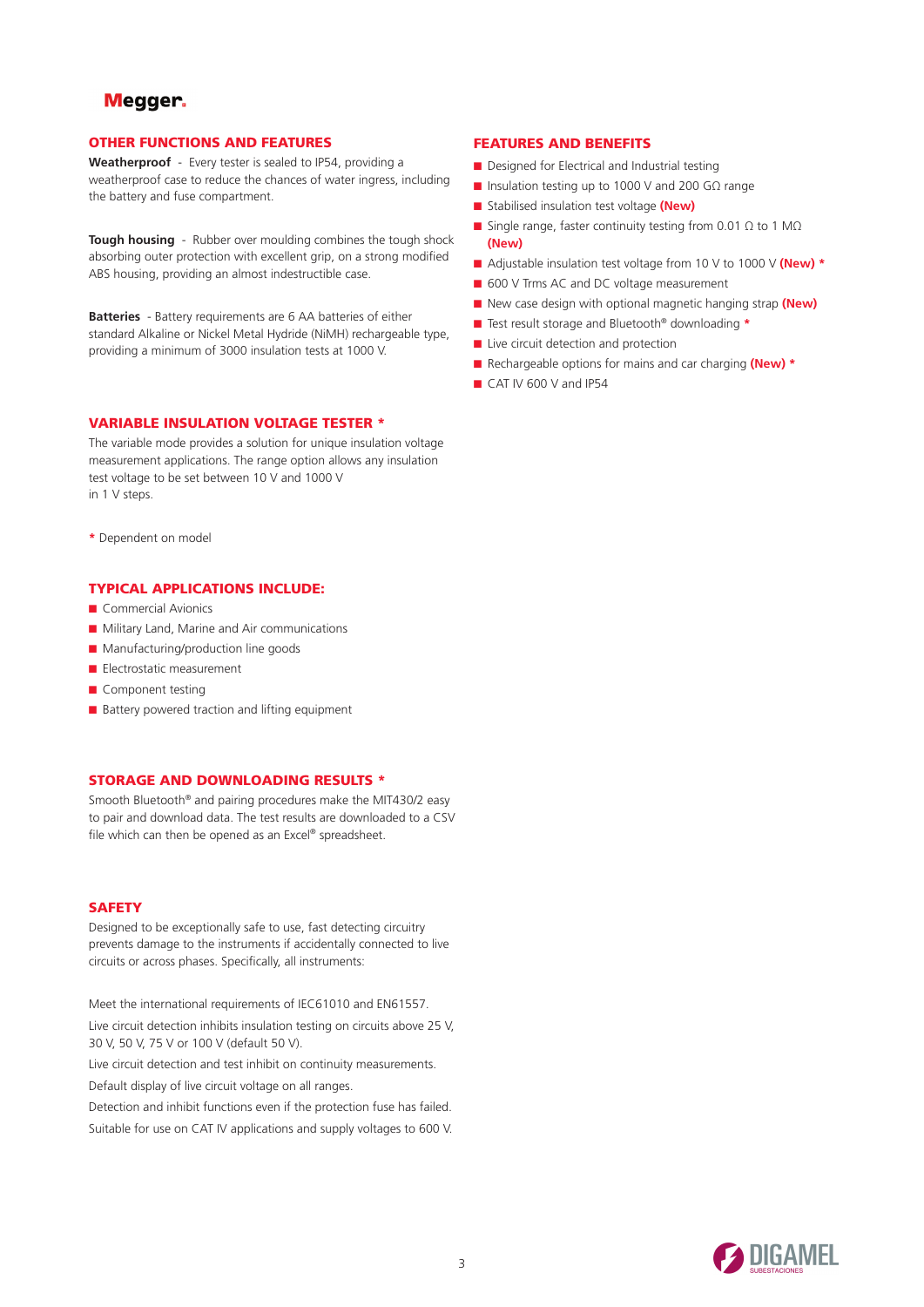# SPECIFICATION SUMMARY TABLE

| <b>INSULATION</b>                       | MIT400/2 | MIT410/2       | MIT420/2                 | MIT430/2               |
|-----------------------------------------|----------|----------------|--------------------------|------------------------|
| 50 V / 100 V                            |          |                |                          |                        |
| 250 V / 500 V / 1000 V                  |          |                |                          |                        |
| Variable                                |          |                | H                        |                        |
| PI- / DAR / Timed                       |          |                |                          |                        |
| Lock button on $M\Omega$                | ×.       |                |                          |                        |
| Leakage current display                 |          |                |                          |                        |
| <b>CONTINUITY</b>                       |          |                |                          |                        |
| Continuity 0.01 $\Omega$ - 1 M $\Omega$ |          |                |                          |                        |
| Auto reverse polarity (setup ON-OFF)    |          |                |                          |                        |
| Lead null $(< 10 \Omega)$               |          |                |                          |                        |
| <b>VOLTAGE</b>                          |          |                |                          |                        |
| AC / DC Volts 600 V                     |          |                |                          |                        |
| mV AC / DC range                        |          |                | m.                       |                        |
| Frequency measurement 15 - 400 Hz       |          |                |                          |                        |
| Input impedance 0.25 MΩ                 | П        | <b>College</b> | L.                       | <b>Service Service</b> |
| <b>CAPACITANCE</b>                      |          |                |                          |                        |
| Capacitance 0.1 nF - 10 µF              |          |                | ш                        | m.                     |
| <b>OTHER FEATURES</b>                   |          |                |                          |                        |
| PASS/FAIL on limit alarms               |          | T.             | П                        | m.                     |
| Auto power down (setup)                 |          |                |                          |                        |
| On board memory                         |          |                | H.                       |                        |
| Bluetooth® download + software          |          |                |                          |                        |
| Can use AA Alkaline or NiMH             | m.       | m.             | $\overline{\phantom{a}}$ |                        |
| On-board charging (optional charger)    |          |                |                          |                        |
| CAT IV 600 V / CAT III 1000 V           | H        | n l            | L.                       |                        |
| <b>ACCESSORIES</b>                      |          |                |                          |                        |
| Silicone leads (red/black)              | H        | m.             | L.                       |                        |
| Switched probe supplied                 |          |                |                          |                        |
| OPTIONAL Battery charger available      |          |                |                          |                        |

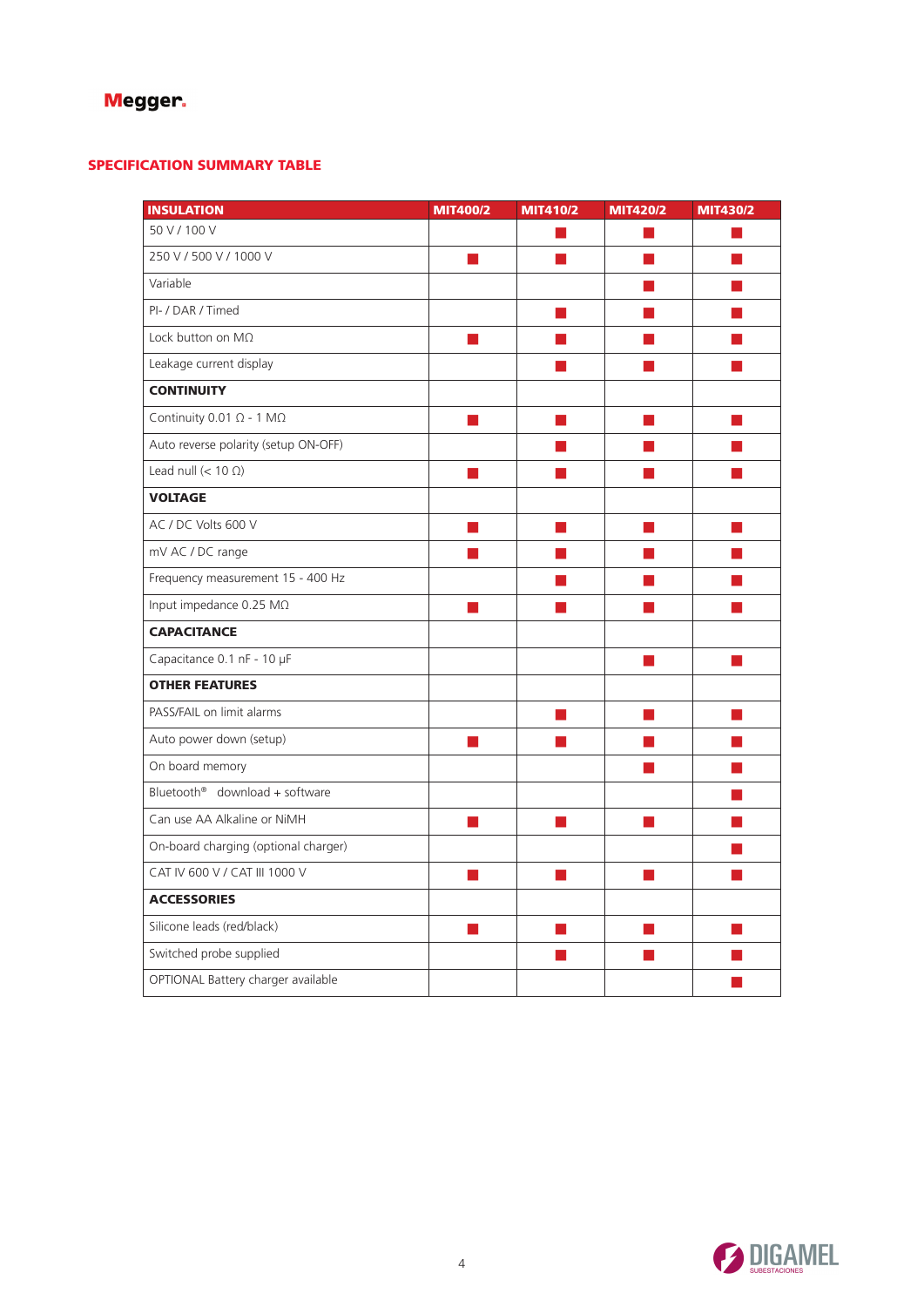| <b>SPECIFICATION</b>                                                                                                                                                                                                                                                                                                                                                                                                                                                                                                                                                                                        |                                                                                                                                                                                                           | <b>Voltage:</b>                                                      |                                                                                                                                                                                                                                                              |
|-------------------------------------------------------------------------------------------------------------------------------------------------------------------------------------------------------------------------------------------------------------------------------------------------------------------------------------------------------------------------------------------------------------------------------------------------------------------------------------------------------------------------------------------------------------------------------------------------------------|-----------------------------------------------------------------------------------------------------------------------------------------------------------------------------------------------------------|----------------------------------------------------------------------|--------------------------------------------------------------------------------------------------------------------------------------------------------------------------------------------------------------------------------------------------------------|
| All quoted accuracies are at $+20$ °C.                                                                                                                                                                                                                                                                                                                                                                                                                                                                                                                                                                      |                                                                                                                                                                                                           | <b>Voltage range</b>                                                 | AC: 10 mV to 600 V TRMS                                                                                                                                                                                                                                      |
| <b>Insulation:</b>                                                                                                                                                                                                                                                                                                                                                                                                                                                                                                                                                                                          |                                                                                                                                                                                                           |                                                                      | sinusoidal (15 Hz to 400 Hz)<br>DC: 0 to 600 V                                                                                                                                                                                                               |
| <b>Test voltage</b>                                                                                                                                                                                                                                                                                                                                                                                                                                                                                                                                                                                         |                                                                                                                                                                                                           | Volt range accuracy                                                  | $AC: \pm 2\% \pm 1$ digit                                                                                                                                                                                                                                    |
| Nominal:<br>MIT400/2<br>MIT410/2, 420/2,430/2                                                                                                                                                                                                                                                                                                                                                                                                                                                                                                                                                               | 250 V, 500 V, 1000 V<br>50 V, 100 V, 250 V, 500 V, 1000 V                                                                                                                                                 |                                                                      | $DC: \pm 2\% \pm 2$ digit<br>Service Error: BS EN 61557-1<br>$(2007) - \pm 2.0\% \pm 2d$ ,<br>$0$ V - 300 V AC/DC $\pm$ 5.1%                                                                                                                                 |
| <b>Insulation accuracy</b>                                                                                                                                                                                                                                                                                                                                                                                                                                                                                                                                                                                  |                                                                                                                                                                                                           |                                                                      |                                                                                                                                                                                                                                                              |
| 50 Volts. $10$ G $\Omega$<br>100 Volts. 20 G $\Omega$<br>250 Volts. 50 G $\Omega$<br>500 Volts. 100 G $\Omega$ ± 2% ± 2 digits ± 0.4% per G $\Omega$<br>1000 Volts 200 G $\Omega$ ± 2% ± 2 digits ± 0.2% per G $\Omega$<br>Service Error: BS EN 61557-2 (2007).<br>50V,<br>$\pm$ 2.0% $\pm$ 2d, 100 kΩ - 900 kΩ $\pm$ 10.5%<br>100V, $\pm 2.0\% \pm 2d$ , 100 k $\Omega$ - 900 k $\Omega \pm 10.3\%$<br>250V, $\pm 2.0\% \pm 2d$ , 100 k $\Omega$ - 900 k $\Omega \pm 10.3\%$<br>500V, $\pm 2.0\% \pm 2d$ , 100 kΩ - 900 kΩ $\pm 10.3\%$<br>$1000V, \pm 2.0\% \pm 2d, 100 k\Omega - 900 k\Omega \pm 11.5\%$ | $\pm$ 2% $\pm$ 2 digits $\pm$ 4.0% per G $\Omega$<br>$\pm$ 2% $\pm$ 2 digits $\pm$ 2.0% per G $\Omega$<br>$\pm$ 2% $\pm$ 2 digits $\pm$ 0.8% per G $\Omega$                                               | <b>Waveform</b>                                                      | Unspecified range:<br>$0 - 10$ mV (15 to 400 Hz)<br>For non-sinusoidal waveforms<br>additional specifications apply<br>Non-sinusoidal waveforms:<br>$\pm 3\% \pm 2$ digits >100 mV to<br>600 V TRMS<br>$\pm 8\% \pm 2$ digits 10 mV to 100 mV<br><b>TRMS</b> |
| <b>Display range</b>                                                                                                                                                                                                                                                                                                                                                                                                                                                                                                                                                                                        | Analogue:                                                                                                                                                                                                 | <b>Frequency:</b> (not MIT400/2)                                     |                                                                                                                                                                                                                                                              |
|                                                                                                                                                                                                                                                                                                                                                                                                                                                                                                                                                                                                             | 1 GO full scale                                                                                                                                                                                           | <b>Frequency measurement</b><br>range                                | 15 Hz - 400 Hz                                                                                                                                                                                                                                               |
| <b>Resolution</b>                                                                                                                                                                                                                                                                                                                                                                                                                                                                                                                                                                                           | $0.1 k\Omega$<br><b>Short circuit/charge current</b> 2 mA +0% -50% to EN 61557-2<br>(2007)                                                                                                                | <b>Frequency measurement</b><br>accuracy                             | $\pm 0.5\%$ $\pm$ 1 digit (100 Hz to<br>400 Hz unspecified)                                                                                                                                                                                                  |
|                                                                                                                                                                                                                                                                                                                                                                                                                                                                                                                                                                                                             |                                                                                                                                                                                                           | <b>Capacitance measurement:</b>                                      |                                                                                                                                                                                                                                                              |
| <b>Open circuit voltage</b>                                                                                                                                                                                                                                                                                                                                                                                                                                                                                                                                                                                 | $-0\% +2\% \pm 2V$                                                                                                                                                                                        | MIT420/2, MIT430/2                                                   |                                                                                                                                                                                                                                                              |
| insulation                                                                                                                                                                                                                                                                                                                                                                                                                                                                                                                                                                                                  |                                                                                                                                                                                                           | Capacitance measurement 1 nF to 10 µF                                |                                                                                                                                                                                                                                                              |
| <b>Test current</b>                                                                                                                                                                                                                                                                                                                                                                                                                                                                                                                                                                                         | 1 mA at min. pass value of<br>insulation to a maximum of 2 mA<br>max.                                                                                                                                     | <b>Capacitance measurement</b> $\pm 5.0\% \pm 2$ digits<br>accuracy  | (0.1 nF - 1 nF unspecified)                                                                                                                                                                                                                                  |
| Leakage (not MIT400/2)                                                                                                                                                                                                                                                                                                                                                                                                                                                                                                                                                                                      | $10\% \pm 3$ digits                                                                                                                                                                                       | <b>Storage:</b>                                                      |                                                                                                                                                                                                                                                              |
| <b>Voltage</b>                                                                                                                                                                                                                                                                                                                                                                                                                                                                                                                                                                                              | 3% ±3 digits ±0.5% of rated                                                                                                                                                                               | <b>Result storage</b> (MIT420/2 and MIT430/2):                       |                                                                                                                                                                                                                                                              |
|                                                                                                                                                                                                                                                                                                                                                                                                                                                                                                                                                                                                             | voltage                                                                                                                                                                                                   | <b>Storage capacity</b>                                              | >1000 test results                                                                                                                                                                                                                                           |
| Timer control (not MIT400/2) 60 second countdown timer                                                                                                                                                                                                                                                                                                                                                                                                                                                                                                                                                      |                                                                                                                                                                                                           | Data download<br>(MIT430/2 only)                                     | Bluetooth <sup>®</sup> wireless<br>Bluetooth <sup>®</sup> Class II                                                                                                                                                                                           |
|                                                                                                                                                                                                                                                                                                                                                                                                                                                                                                                                                                                                             |                                                                                                                                                                                                           | <b>Range</b>                                                         | up to $10 \text{ m}$                                                                                                                                                                                                                                         |
| <b>Note</b><br><b>Continuity:</b>                                                                                                                                                                                                                                                                                                                                                                                                                                                                                                                                                                           | Above specifications only apply<br>when high quality silicone leads<br>are being used.                                                                                                                    | <b>Power supply</b>                                                  | $6 \times 1.5$ V cells<br>type IEC LR6 (AA, MN1500, HP7,<br>AM3 R6HP) Alkaline                                                                                                                                                                               |
| <b>Continuity measurement</b>                                                                                                                                                                                                                                                                                                                                                                                                                                                                                                                                                                               | $0.01 \Omega$ to 1000 k $\Omega$                                                                                                                                                                          |                                                                      | 6 x 1.2 V NiMH rechargeable cells<br>may be used                                                                                                                                                                                                             |
|                                                                                                                                                                                                                                                                                                                                                                                                                                                                                                                                                                                                             |                                                                                                                                                                                                           |                                                                      |                                                                                                                                                                                                                                                              |
| <b>Continuity accuracy</b>                                                                                                                                                                                                                                                                                                                                                                                                                                                                                                                                                                                  | $\pm$ 3% $\pm$ 2 digits (0 to 100 $\Omega$ )<br>$\pm 5\%$ $\pm 2$ digits (100 to 500kΩ)<br>(500kΩ to 1MΩ unspecified)<br>Service Error: BS EN 61557-4<br>$(2007)$ - $\pm$ 2.0%, 0.1 $\Omega$ - 2 $\Omega$ | <b>Battery life</b><br><b>Charger (Optional):</b><br>(MIT430/2 only) | 3000 insulation tests with duty<br>cycle of 5 sec ON /55 sec OFF @<br>1000 V into 1 MΩ<br>12-15 V dc (accessory<br>interface)                                                                                                                                |
|                                                                                                                                                                                                                                                                                                                                                                                                                                                                                                                                                                                                             | ± 6.8%                                                                                                                                                                                                    | <b>Dimensions</b>                                                    | Instrument 228 mm x 108 mm x<br>63 mm (9.00 in x 4.25 in x<br>$2.32$ in)                                                                                                                                                                                     |
| <b>Open circuit voltage</b>                                                                                                                                                                                                                                                                                                                                                                                                                                                                                                                                                                                 | $5V \pm 1V$                                                                                                                                                                                               | Weight                                                               | 600 g (MIT400/2), (1.32 lb)                                                                                                                                                                                                                                  |
| <b>Test current</b>                                                                                                                                                                                                                                                                                                                                                                                                                                                                                                                                                                                         | 200 mA (-0 mA +20 mA)<br>$(0.01 \Omega$ to $4 \Omega)$                                                                                                                                                    |                                                                      |                                                                                                                                                                                                                                                              |
| Polarity (not MIT400/2)                                                                                                                                                                                                                                                                                                                                                                                                                                                                                                                                                                                     | Single polarity (Default) / Dual<br>polarity (configurable on setup).                                                                                                                                     |                                                                      |                                                                                                                                                                                                                                                              |
| <b>Lead resistance</b>                                                                                                                                                                                                                                                                                                                                                                                                                                                                                                                                                                                      | Null up to 9.00 $\Omega$                                                                                                                                                                                  |                                                                      |                                                                                                                                                                                                                                                              |

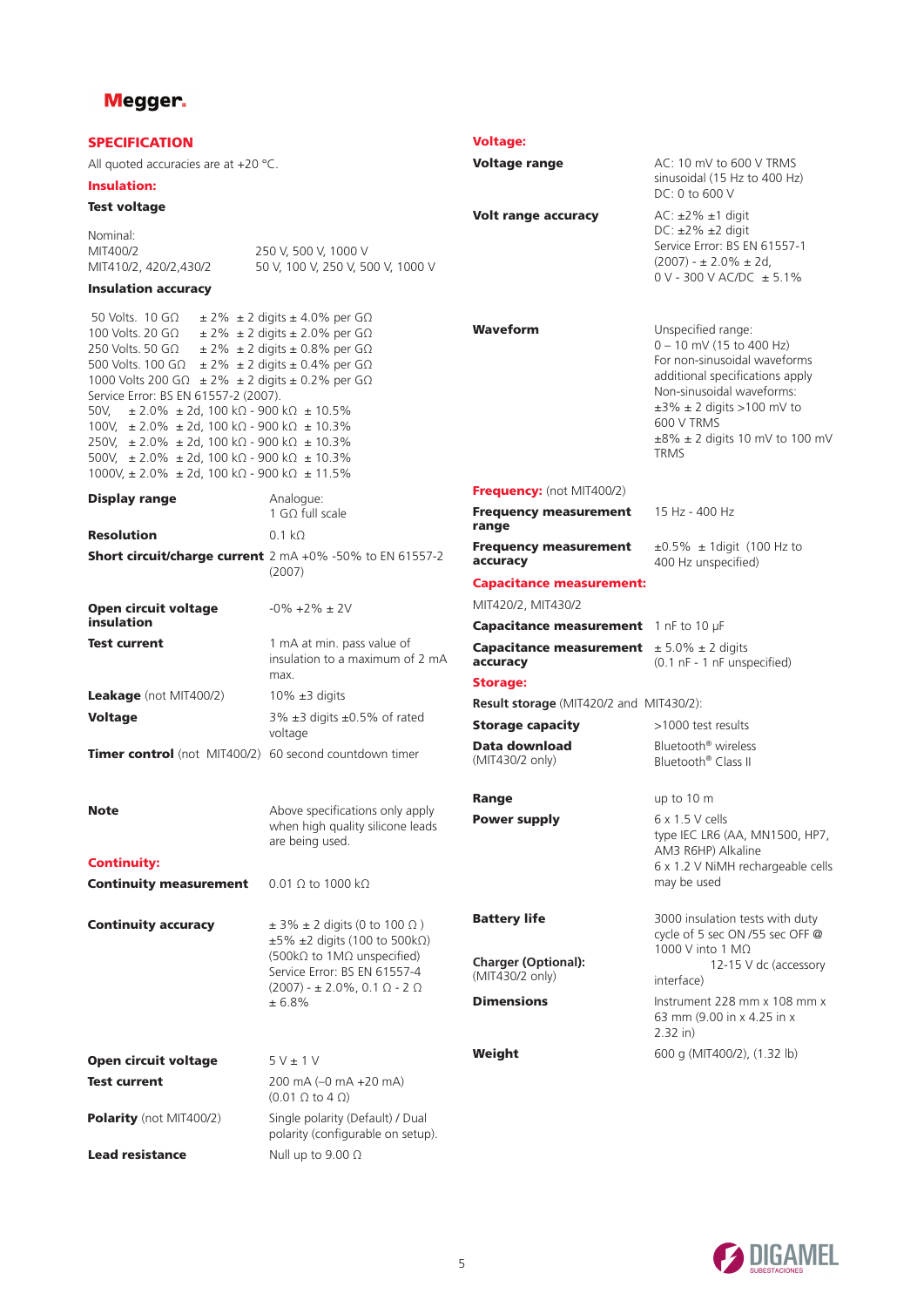| <b>Weight (instrument and</b><br>case)                   | 1.75 kg (3.86 lb)                                                                                                                              |
|----------------------------------------------------------|------------------------------------------------------------------------------------------------------------------------------------------------|
| <b>Fuse</b>                                              | Use only 1 x 500 mA (FF) 1000 V<br>32 x 6 mm ceramic fuse of high<br>breaking capacity HBC 30 kA<br>minimum. Glass fuses MUST NOT<br>he fitted |
| Safety protection                                        | The instruments meet<br>EN 61010-1 (1995) to 600 V<br>phase to earth, Category IV. Refer<br>to safety warnings supplied.                       |
| <b>EMC</b>                                               | In accordance with IEC 61326<br>including amendment No.1                                                                                       |
| <b>Temperature co-efficient</b>                          | <0,1% per $\degree$ C up to 1 G $\Omega$<br><0,1% per °C per GΩ above<br>1 <sub>0</sub>                                                        |
| <b>Environmental:</b>                                    |                                                                                                                                                |
| <b>Operating temperature</b><br>range and humidity       | $-10$ to $+55$ °C<br>90% RH at 40 °C max.                                                                                                      |
| <b>Storage temperature range</b> -25 to +70 $^{\circ}$ C |                                                                                                                                                |
| <b>Calibration temperature</b>                           | $+20 °C$                                                                                                                                       |
| <b>Maximum altitude</b>                                  | 2000 m                                                                                                                                         |
| <b>IP</b> rating                                         | <b>IP 54</b>                                                                                                                                   |

The Bluetooth® word mark and logos are registered trademarks owned by Bluetooth SIG, Inc and is used under licence.